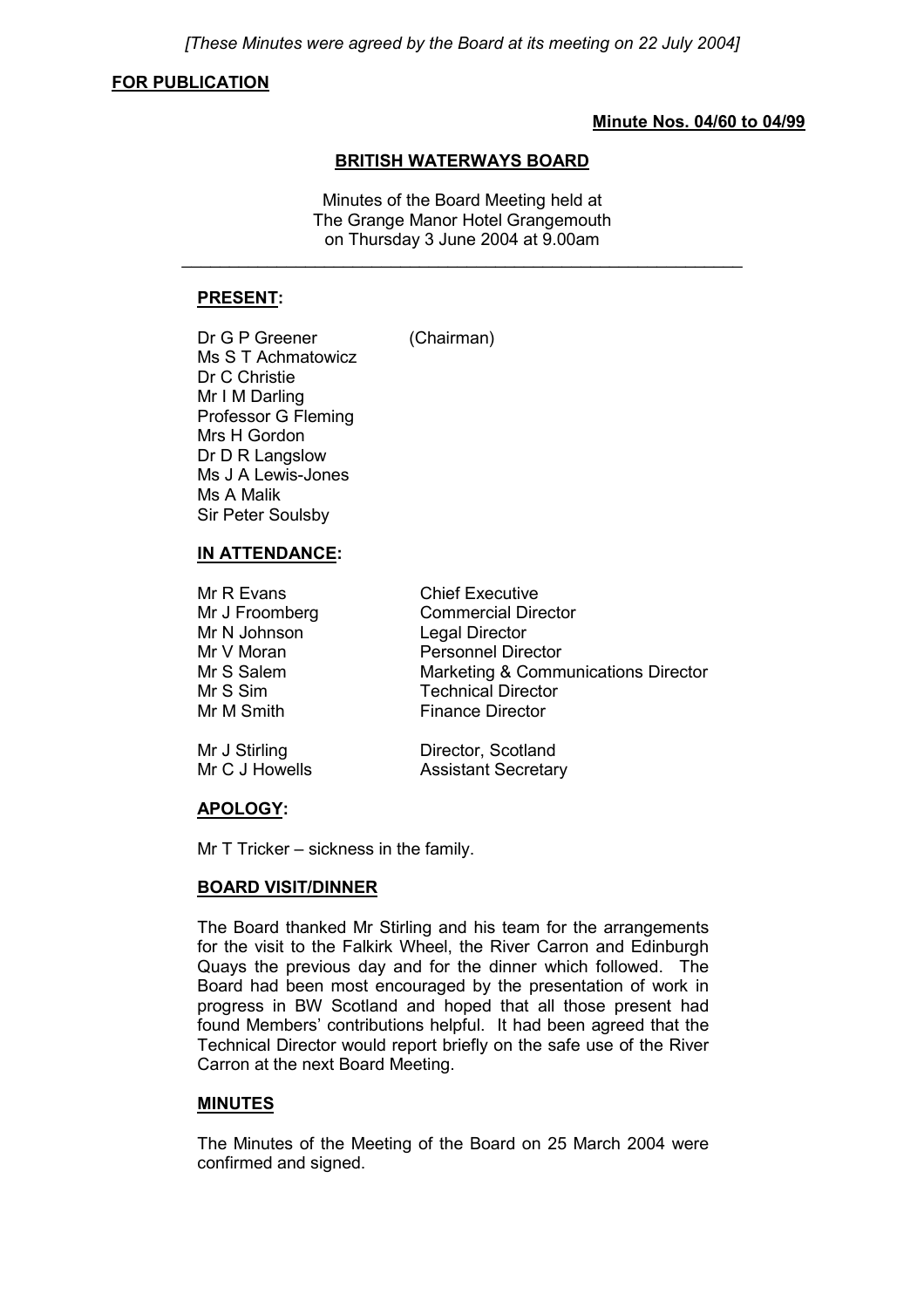#### **MATTERS ARISING**

#### **Non Executive Directors' Remuneration (Minute 04/35)**

04/60 The Personnel Director reported a continuing lack of progress in securing a satisfactory response from DEFRA officials to his representations on Board Members' remuneration. Board Members agreed that the delay in resolving this matter was unacceptable. The Chief Executive undertook to raise the matter with Mr Bird of DEFRA when he met him the following day.

> Additionally, the Legal Director would confirm the provisions on Board Members' remuneration under the Transport Act 1962 and in particular, the remit of the Minister.

> The Board would be updated at each meeting until the matter was resolved.

#### **Government Funding (Minute 04/36)**

04/61 The Chief Executive referred to the Waterway Minister's letter to the Chairman of which Board Members had received a copy. He felt that no further explanation of the reasons for the cut in Government Grant would be forthcoming. He added that the Minister was supportive of BW and would like to restore its grant to the pre-cut level at the earliest opportunity.

#### **BP Grangemouth (Minute 04/40)**

04/62 The Chairman recalled that Board Members had received a copy of his letter to Nicol Stephen, the Scottish Executive Minister, on BW's concerns about the Scottish Water/BP contract at Grangemouth. Subsequently, he had been contacted by the Chairman of Scottish Water and they had held a telephone conference. An outcome of this was that the Chief Executives of the two organisations should meet and this had been arranged for later in the day.

> The Legal Director advised that the full submission to the Office of Fair Trading continued to be assembled. It appeared OFT would be receptive to a full presentation of the facts.

## **Proposal for Captive Re-Insurance Company (Minute 04/41)**

04/63 It was confirmed the company had been formed and commenced trading from 1 June 2004.

### **BW's Environmental Code of Practice (Minute 04/44)**

04/64 Professor Fleming referred to the review of the Code. Whilst noting this was a continual process, he advocated a quick and sharp update so that it encompassed the many and potentially onerous obligations to which BW was likely to be exposed in the near future (e.g. on dredgings). The Chief Executive undertook to give an update at the next Board Meeting.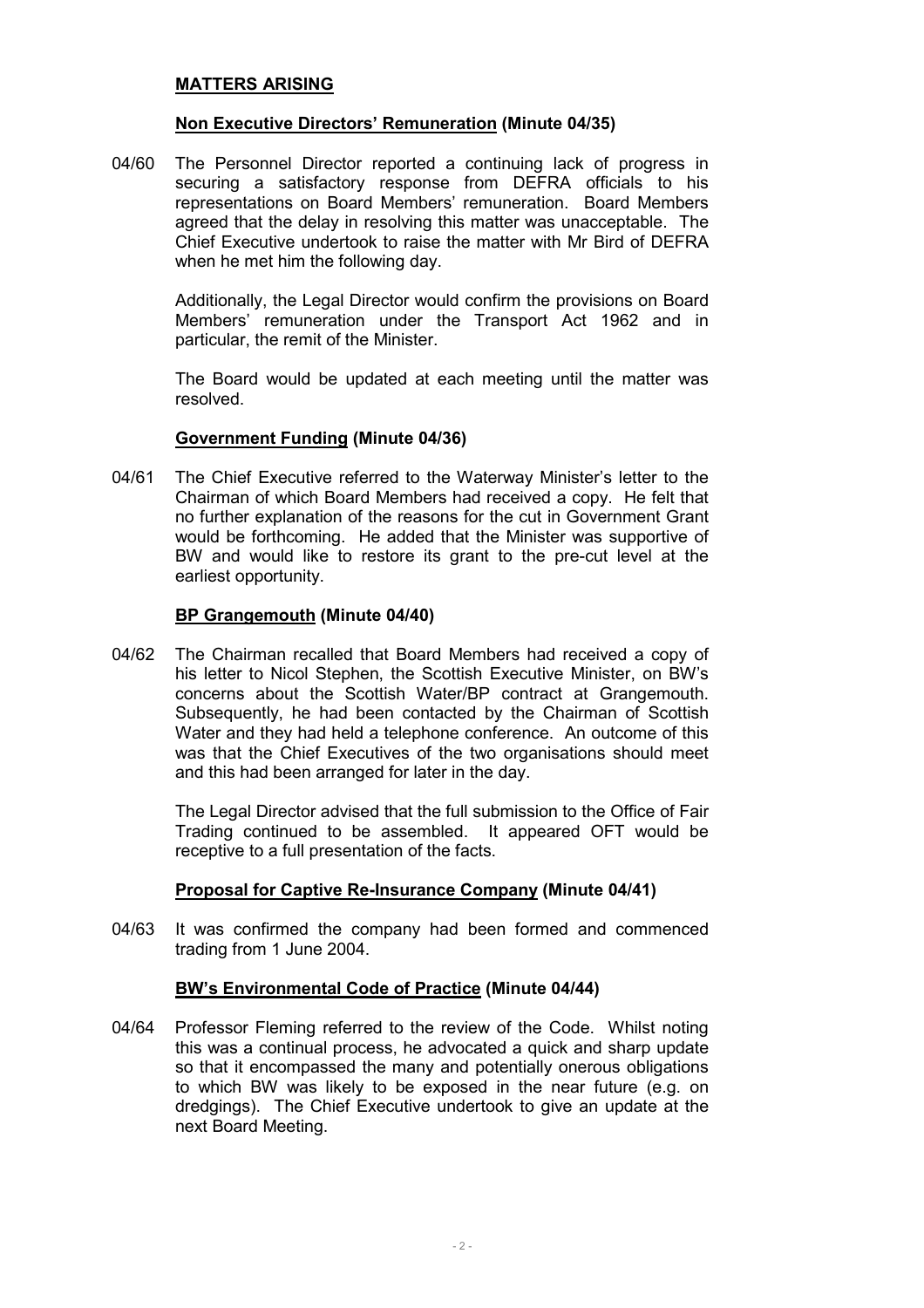## **"Self-Sufficiency" (Minute 04/45)**

04/65 Continuation of the Board's discussion was held over to a future meeting. The Board agreed that the topic would be an essential element of the Strategy Review.

#### **City Road Basin (Minute 04/54)**

04/66 It was confirmed that following due diligence under the delegated arrangements agreed at the last Board Meeting, it had been decided to establish the JV to acquire the site.

### **CHIEF EXECUTIVE'S REPORT & FINANCIAL REVIEW**

04/67 The Board noted BWB 3137.

The Finance Director explained the key points in the full year financial out-turn, including how figures in the internal management accounts reconciled to those in the to be published financial statements. Provision had been made for restructure costs and this would be an exceptional item on the face of the published profit and loss account.

### **Annual Pay Review**

04/68 The Personnel Director reported that he was meeting the national Trade Union officials on 7 June 2004 when he was hopeful that discussions on the pay claim would be completed.

> It was confirmed in response to Dr Christie that at the conclusion of the pay process Board Members would receive a note on the change in the overall paybill, that of the Senior Management Group and those covered by the Remuneration Committee.

#### **Corporate Social Responsibility**

04/69 The Chairman noted that with BW's planning process now fully synchronised, preparation for the Strategic Plan could begin almost immediately. This would include the sustainability development workshop involving some Board Members, which would shortly be reinstated.

### **Performance Against 2003/04 Critical Success Factors & Milestones**

04/70 The Board welcomed the overview of performance in 2003/04, against critical success factors and key milestones (Appendix 1 to the Report).

## **Rating**

04/71 It was reported that the Waterways Minister seemed supportive of BW's case that it was not appropriate to apply a rateable value to BW's core track assets from April 2005. Mr Darling indicated the same route could not be followed in respect of Scotland since there was an independent assessor there, who could only be challenged through the Lands Tribunal.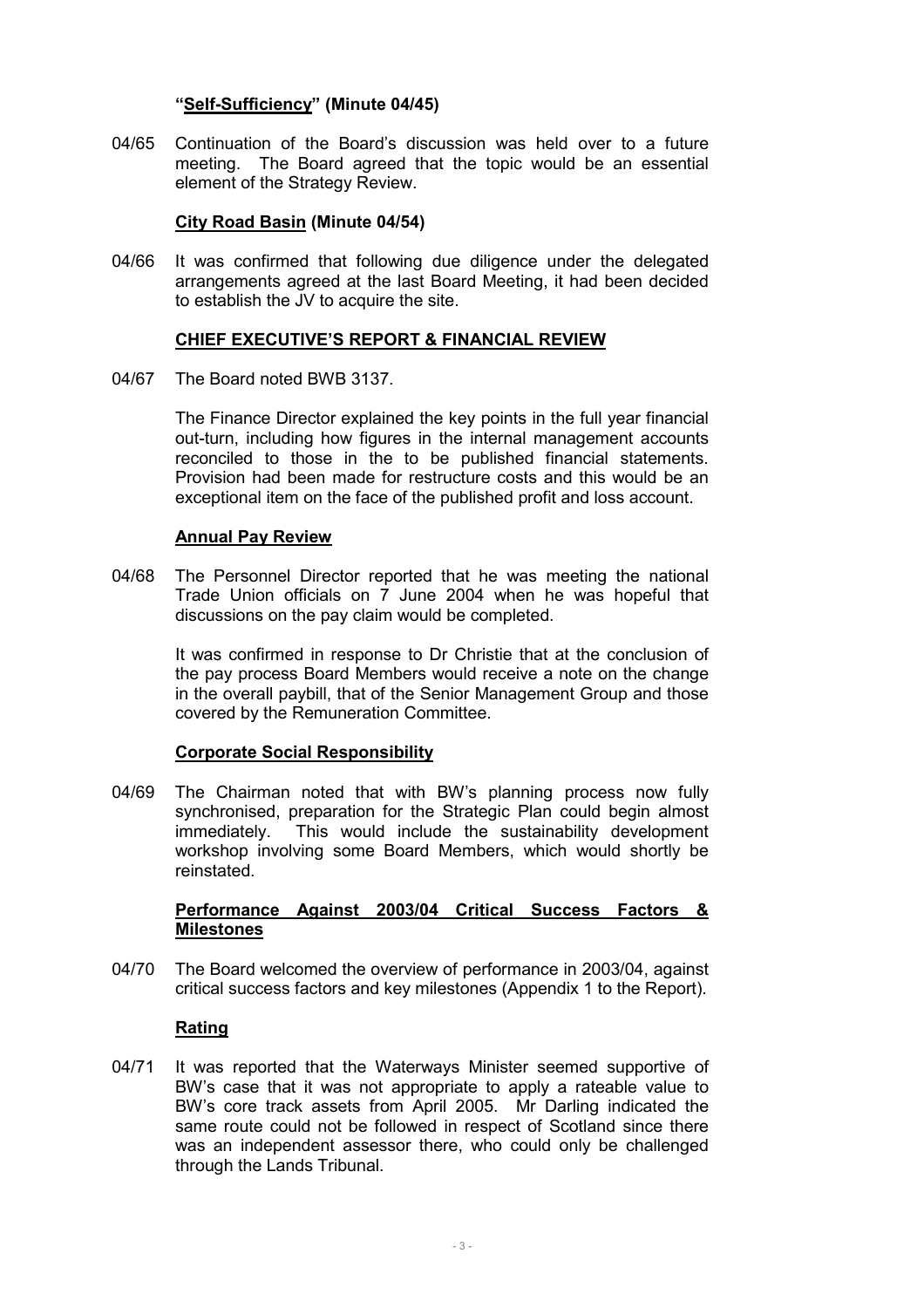#### **Brent Reservoir**

04/72 The Board expressed strong support for the Executive's efforts to secure block grant funding from the Environment Agency for the repairs to Brent Reservoir, including approaches also made to DEFRA. This was consistent with statements previously made to BW by the Flood Minister, Elliot Morley, MP.

> In response to the Chairman, it was confirmed that the works to Brent Reservoir would be presented as a series of options evaluating risk in each case and would need to be justified in terms of available funding.

### **Pension Fund Triennial Valuation**

04/73 The Finance Director reported that in addition to the preparations for the outcome of the valuation outlined in the Board Report, a team was working on communicating this internally.

> Ms Achmatowicz referred to an extraordinary meeting of the Pensions Trustee Board and the Management Committee to be held on 16 July 2004, when the Actuaries would present to both bodies. She concurred with the Chairman that there should be an open discussion with a range of options identified. The process should be explicit and understood by all and lead to decisions at the March 2005 Board when the Corporate Plan and the budget for 2005/06 would be agreed.

### **Meeting with Waterways Minister**

04/74 The Chief Executive highlighted a productive meeting that he, the Chairman and the Finance Director had attended with the Waterways Minister to review BW's Corporate Plan. Other issues raised included the access to flood control money from EA block grant and the impending rating of canals.

## **Leisure Business**

- 04/75 The Board welcomed the Executive's decision to give greater attention in the coming year to the core market of boats and boating. The Communications Director, who was leading a special task force, identified its three priorities:
	- **(i)** improved relations with trade customers;
	- **(ii)** growth in the moorings business;
	- **(iii)** an efficient licensing process.

## **BWML**

04/76 The Chief Executive reported that DEFRA now seemed minded to accept fully BW's case in respect of the transfer of assets. Confirmation was expected shortly.

#### **Waterscape**

04/77 Dr Christie referred to a weekend event he had attended with the Caledonian Trade Operators. It was clear that they retained reservations on Waterscape, particularly its quality. The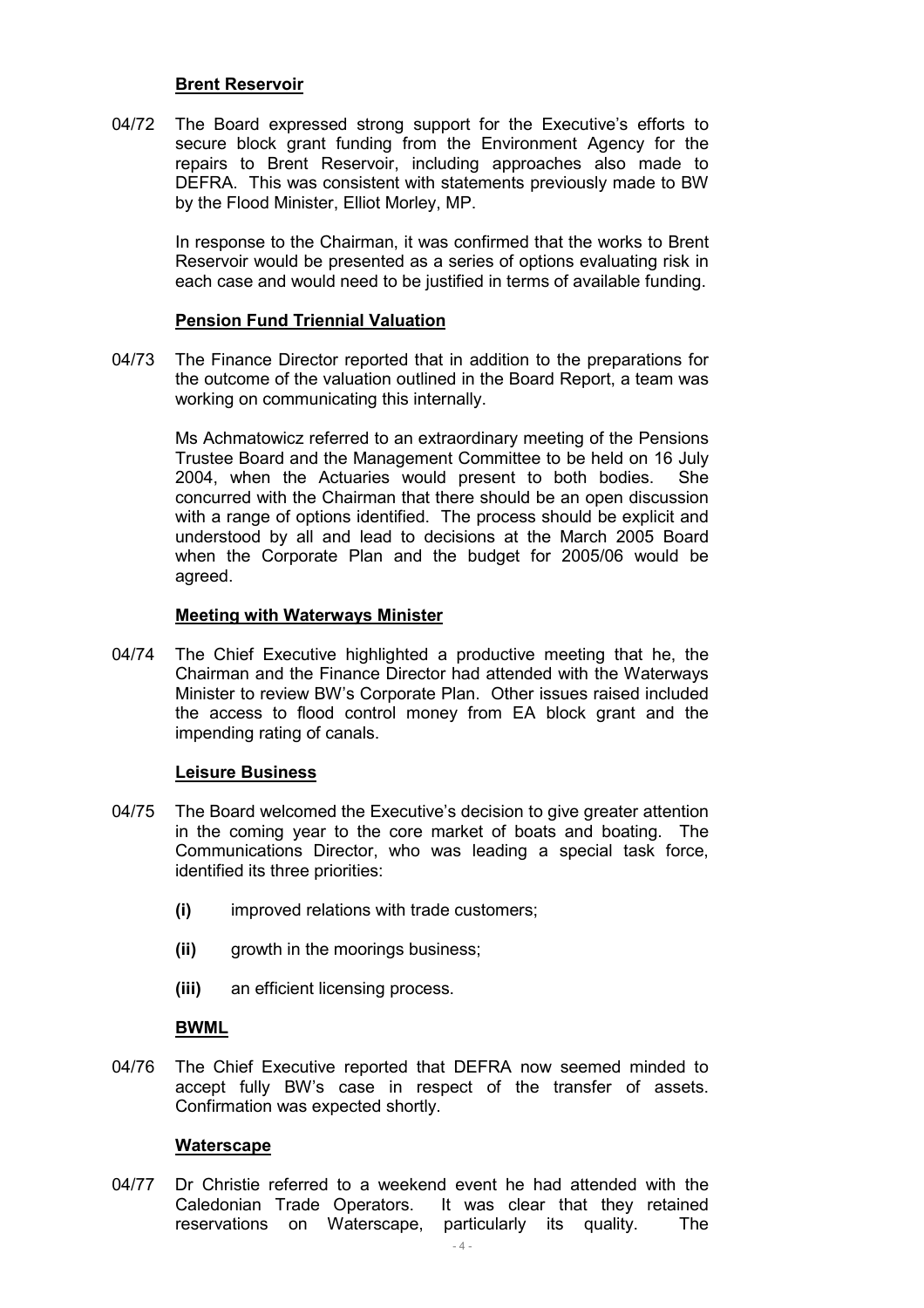Communications Director advised of two recent helpful developments. The first was that BMF now supported Waterscape. Secondly, an upgrade of the site had been launched the previous week, which dealt with some of the issues. It was accepted the trade's primary concern was to see the market grow so that everyone benefited.

It was agreed that the small group of Board Members who had assisted the Executive in establishing Waterscape should meet again to consider these matters and in particular Waterscape's relation to other bookings and using it as a processing tool e.g. in servicing of licence applications. The Group comprises Sir Peter Soulsby, Ms Malik and Ms Achmatowicz.

### **2020 Vision**

04/78 The Chief Executive reported that the publication of the 2020 Vision document was imminent. He advised that the Witham/Nene Link had been moved from Category (2) to Category (1). A 1½-mile length of the Ashby Canal was also now in Category (1). Bradford and Grantham canals, where there was much activity, would feature, but not in Category (1).

> The Board endorsed these changes and the publication of the document.

### **Covelink**

04/79 The Finance Director updated the Board on the latest position with regard to the Covelink amphibious vehicles. [Text excluded for reasons of commercial confidentiality].

## **Chief Executive's Briefing Paper**

04/80 The Chief Executive's briefing paper, which accompanied the Board Papers, was received. Board Members had no specific issues to raise.

## **OPERATIONAL PROJECTS (BWB 3135)**

04/81 The Board firstly returned to the discussion at its previous meeting on completing a sustainability register for each project. (Minute 04/38 referred).

> The Chairman noted that progress on sustainability would only be covered in annual reports and therefore would be retrospective with no built in sustainability actions. The Technical Director advised that whilst this was the case, resource use minimisation and sustainability were high on the overall agenda and progress on individual projects would be captured in the PPAs. Dr Langslow added that the Board would have the additional comfort that the Audit Committee would be reviewing the PPA process.

> Professor Fleming, who had originally raised the issue, indicated he was confident that a resource efficiency index was being achieved measuring progress in percentage terms. True sustainability meant being 100% resource efficient.

The following projects were approved: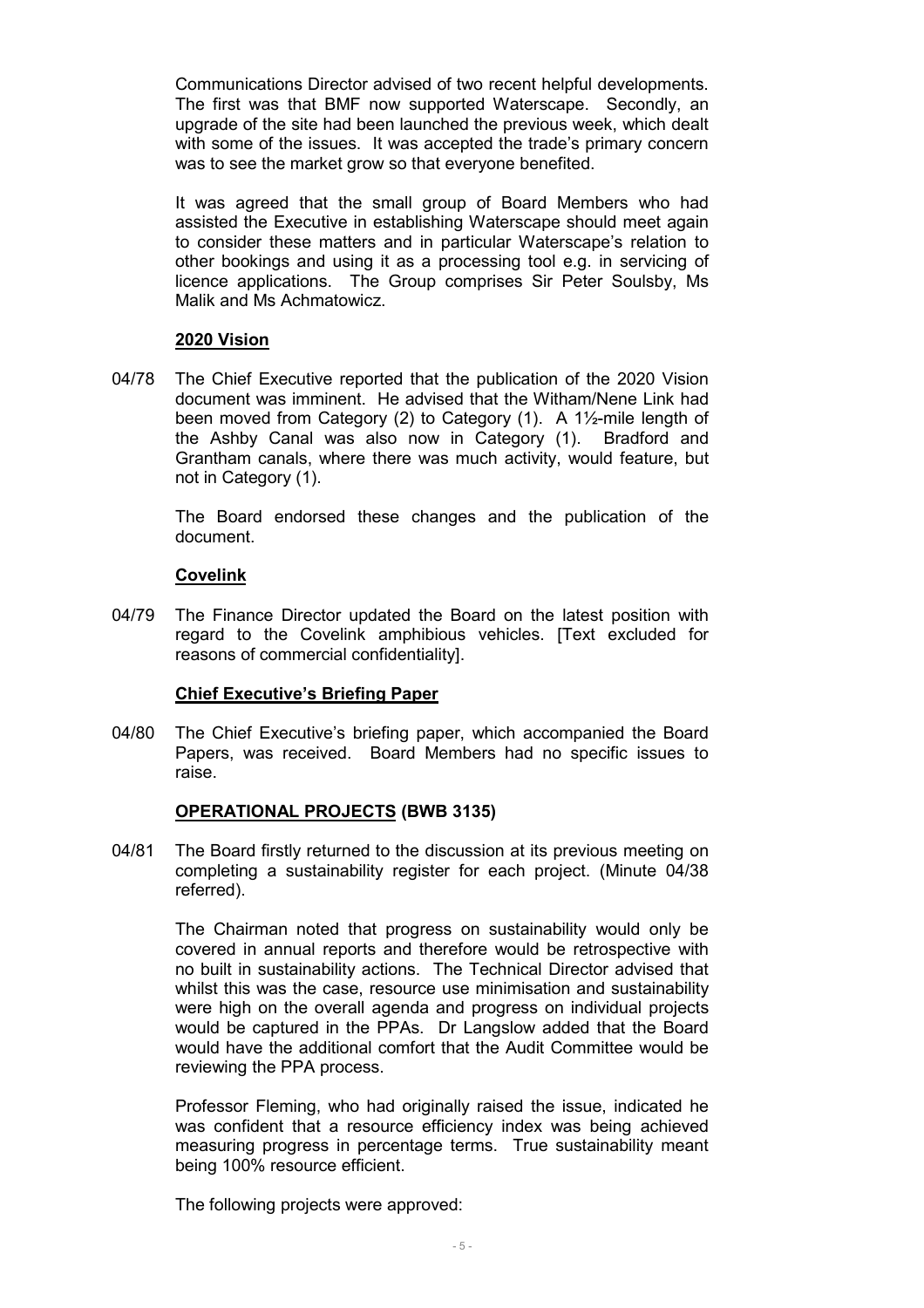• **Caledonian Canal – Lock Repairs, Stage 9 & 10 (Arrears). Refurbishment of Clachnaharry Sea and Working Locks, Dochgarroch Locks and Stage 10 Secondary Grouting and Coping Works (£2.885m);**

Approval was contingent on receiving the required additional grant from the Scottish Executive and would mean the overall Caledonian Lock Repair programme, which commenced in 1995/96, could be completed.

An intermediate Option 2, also dependent on Scottish Executive grant, involved refurbishment of the locks only (£2.185m).

If no grant was forthcoming, Option 1, which was currently funded in the budgets, would be undertaken (£1.355 million). This involved the refurbishment of the Clachnaharry Sea and Working Locks.

## • **Shebdon Embankment £3.81m (Arrears) Shropshire Union Canal;**

Dr Langslow, noting the presence of badger sets at the site, underlined the work timing risks, which this could pose.

It was confirmed that PPAs would, in future, show the contingency in a separate column, which would be tracked by the Finance team through the project's life and not released until the need arose.

The following project was noted:

## • **Llangollen Mooring Basin and Channel Lining Works. Original project £1.628m (Net £520k) Revised Project £1.958m (Net £849k);**

The Board was advised of the background to the delay in the project submission. The Executive would, in future, receive more rigorous and informative progress reports on all categories of projects, resulting in improved project management. It was accepted as essential, when issues such as these arose, that the most senior people became involved in a timely way.

The Board agreed that the full list of jobs proposed for the year (Appendix 1) was helpful in putting the approval of operational arrears projects in context. Mr Sim confirmed that the teams were now in place in the South West to complete the allocation of design fees to the projects there.

## **THE WATERWAYS TRUST**

04/82 Memorandum BWB 3140 and an oral update by the Chief Executive were noted. He felt that the Trust's outturn for the year fully justified BW's decision to fix its contract at £890k for the current year.

# **HEALTH & SAFETY MANAGEMENT PROGRESS REPORT**

04/83 The Board considered Memorandum BWB 3133 by the Technical Director. Points in the discussion included: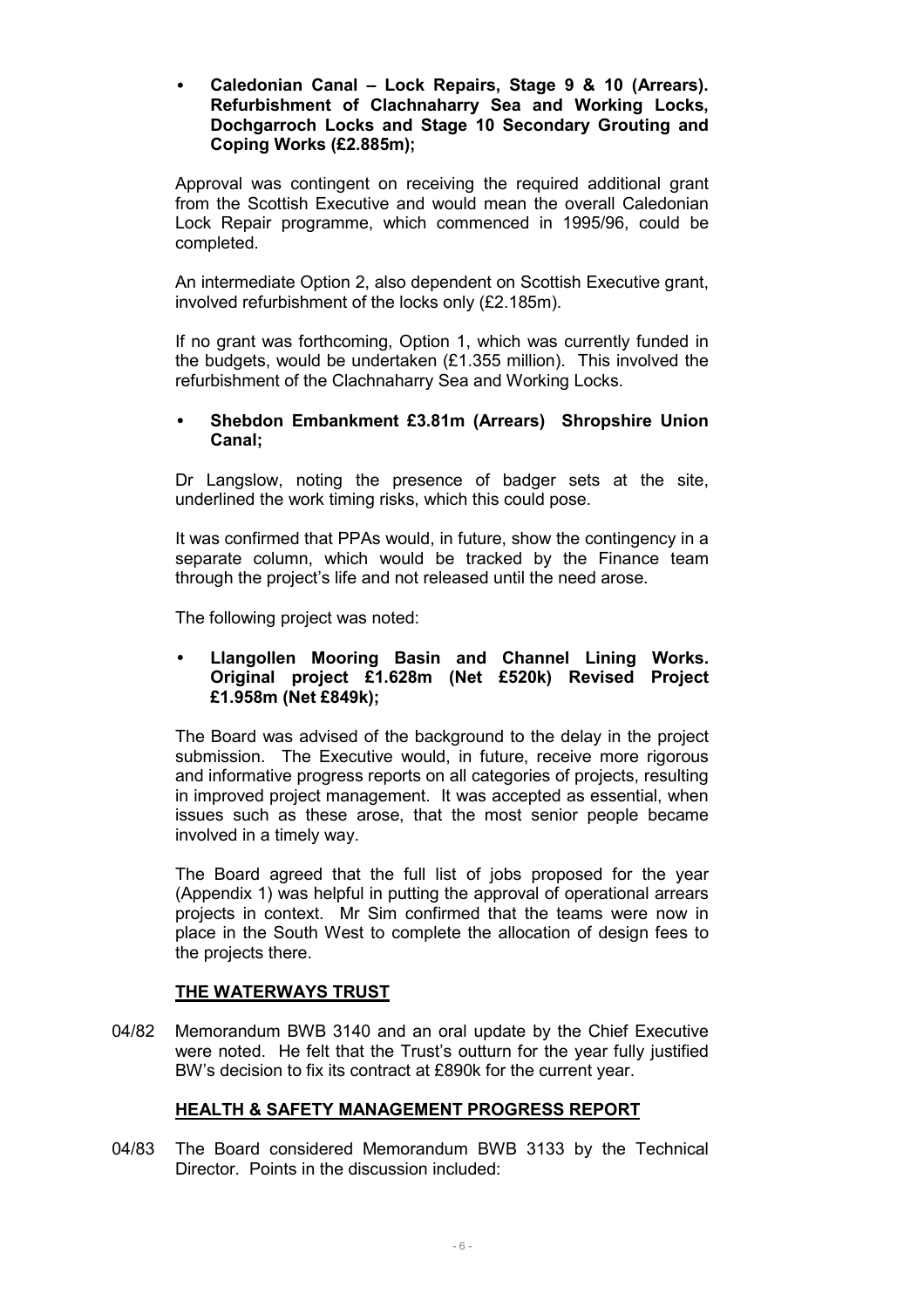- **(i)** Board Members had observed during their visit the previous day that staff welcomed and were signed up to the safety transformation programme;
- **(ii)** on reported concern that fewer BW people were used to operate locks on the Highland Canals, the Director Scotland confirmed that a full review had been conducted and all the issues addressed. He would further reassure anyone who still had concerns;
- **(iii)** a non-attributable safety questionnaire completed by front-line supervisors had revealed challenging views on safety that would be followed up;
- **(iv)** it was suggested that in addition to the detailed statement of BW's health and safety policy, which had been issued to everyone in BW, more creative, impactful and less complicated methods to get the messages across were also needed.

## **ANNUAL REPORT & ACCOUNTS 2003/04**

04/84 The Board considered BWB 3139 containing the draft Annual Report.

Board Members' detailed comments were noted for incorporation in the report. Ms Lewis-Jones commented on the Directors' Remuneration Report and the importance of spelling out BW's approach to recruitment and retention to support growing a healthy business. This would be reviewed with her by the Personnel Director. Any changes would then be seen by the Chairman of the Remuneration Committee and signed off by the Chairman.

The Board endorsed the overall approach to the Annual Report & Accounts 2003-04 and delegated the Chairman, Chief Executive, Finance and Marketing and Communications Directors to take the final steps required to publish the document.

## **COMMERCIAL UPDATE & COMMERCIAL PROJECTS [BWB 3132]**

#### **Investment & Disposal Strategy**

04/85 The Board noted the plan to invest £58.1 million in 2004/05. Whilst endorsing the overall approach, the Board retained discretion on individual projects coming forward. The proposal to dispose of £36 million of property in 2004/05 was also endorsed.

[Text excluded for reasons of commercial confidentiality].

#### **Progress on Waterside Pub Partnership**

04/86 The Board expressed reservations concerning the recommendation that the Executive approve the selection of preferred partner and the Final Business Case on its behalf. This was not felt to be appropriate for such an important venture and it did not give the Board the confidence they had been seeking that the values, range and width of options had been fully represented in the selection process.

> It was agreed to establish a sub-committee of the Board to review the process leading up to the current position and to address the way forward. This to comprise the Chairman, Sir Peter Soulsby, Mrs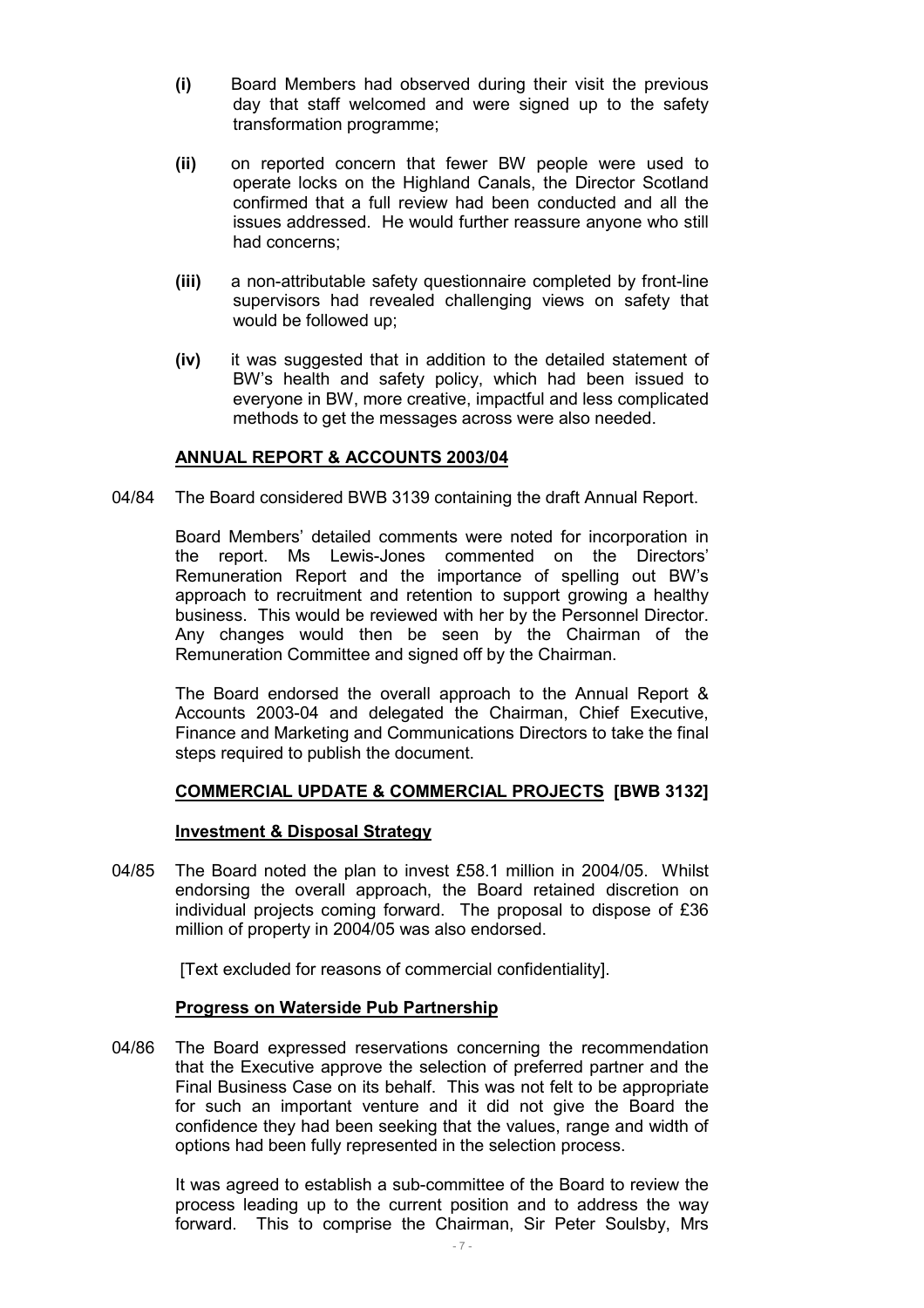Gordon and Ms Achmatowicz. Other Board Members would be kept fully informed.

## **Progress on Wood Wharf**

04/87 The Board noted progress since the last update in November 2003.

The Commercial Director would liaise with the property sub-group on the short-list of parties asked to participate in the Invitation to Negotiate stage of the procurement process. This would then be circulated to all Board Members for approval. There would be a note issued on the preferred bidders' relationship with BW nationally.

### **London Region Moorings**

04/88 Following an explanation from the Chief Executive and Commercial Director of the process leading to the authorisation request and of the benefits of an omnibus approach, the Board approved expenditure of £775k for the refurbishment of 11 London mooring sites.

### **The Arches, Victoria Quays, Sheffield**

04/89 [Text excluded for reasons of commercial confidentiality]

### **PROPERTY DEVELOPMENT POLICY**

04/90 The Board considered BWB 3136 by the Commercial Director.

The Board formally endorsed the Property Development Policy attached to the Memorandum.

A copy would be sent to DEFRA, ODPM and the Scottish Executive following their request for such a policy framework.

#### **"MEASURING THE VISION" – REPORT ON MARKET RESEARCH**

- 04/91 The Marketing & Communications Director introduced Memorandum BWB 3131 setting out how BW was now measuring progress in achieving the customer-orientated parts of the strategic vision. He identified three themes:
	- **(i)** ensuring that the measures were independent;
	- **(ii)** BW's performance against the improved measures;
	- **(iii)** use of the information to improve customer satisfaction.

Mr Salem described how he would be taking (iii) further, principally through the Service Managers.

In discussion, the Board welcomed the progress reported. It was considered vitally important that the right methodology and benchmarks were now in place and would stand the test of time. Mr Salem confirmed a high [90%] degree of confidence in this. Sir Peter Soulsby added this was equally welcome to the Board's Remuneration Committee, which considered customer satisfaction an important benchmark measure.

Two benefits of the approach were highlighted. The first was that the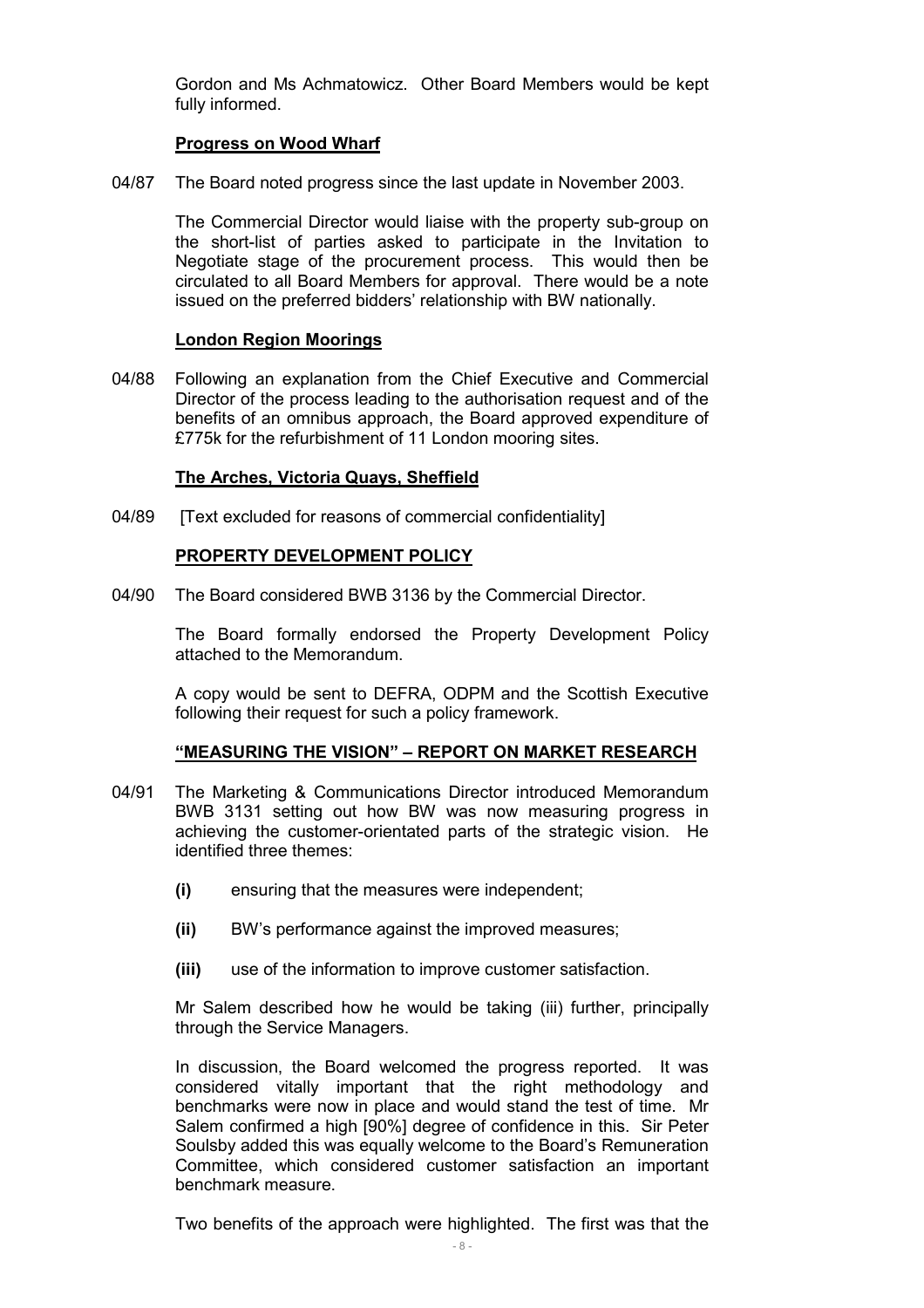commitment and enthusiasm of people in BW could now be focussed to deliver real customer benefits. Secondly, the confidence of businesses to invest beside the canals would increase as a result of the improving quality of the environment.

It was suggested the telephone survey questions could be repackaged in a more acceptable way. Mr Salem undertook to attend to this.

Mr Salem confirmed that there had been no penny-pinching in selecting the survey company.

The Board endorsed the market research programme and the steps to build its conclusions into the management of the business.

#### **REPORT FROM AUDIT COMMITTEE**

04/92 The Board received a report from the Chairman of the Audit Committee, Dr Langslow, on its meeting on 27 May 2004. Full minutes would follow.

> The principal topic had been the Annual Accounts financial issues. Supported by a presentation by the Finance Director, the Committee had reviewed the financial statements and related accounting policies. Following this review, the Committee was able to endorse the Annual Accounts to the Board. The auditors had confirmed they would be issuing an unqualified opinion on the 2003/04 financial statements.

> The Committee had received a report on post-project appraisals and the improved project control measures now in place in BW.

> Dr Greener highlighted the Committee's review of the corporate risk dartboard. There would be a substantive review at the Committee's September meeting with a report back to the full Board.

> Also reviewed by the Committee had been the Waterways Trust, the Internal Audit Summary of Work, updating of BW Corporate Governance statement and the lead in to a review of the effectiveness of the internal and external audit functions at the September meeting.

#### **REPORT FROM REMUNERATION COMMITTEE**

04/93 Sir Peter Soulsby, Chairman of the Remuneration Committee, reported on its decisions at its meeting on 28 May 2004. He covered the Committee's general approach, Directors' Salaries and Bonus for 2004, targets for 2004/05 and further consideration of pension issues. A summary of the decisions would be circulated to Board Members in correspondence.

> The Board welcomed the progress and especially the alignment of reward with Corporate Strategy.

#### **TEMPORARY BORROWINGS**

04/94 The Board considered BWB 3134 and gave authority for an application to be made to the Secretary of State for the Environment, Food & Rural Affairs for the maintenance of the existing limit of temporary borrowings of £3 million for the financial year 2004/05 with the appropriate resolutions as attached to the Memorandum.